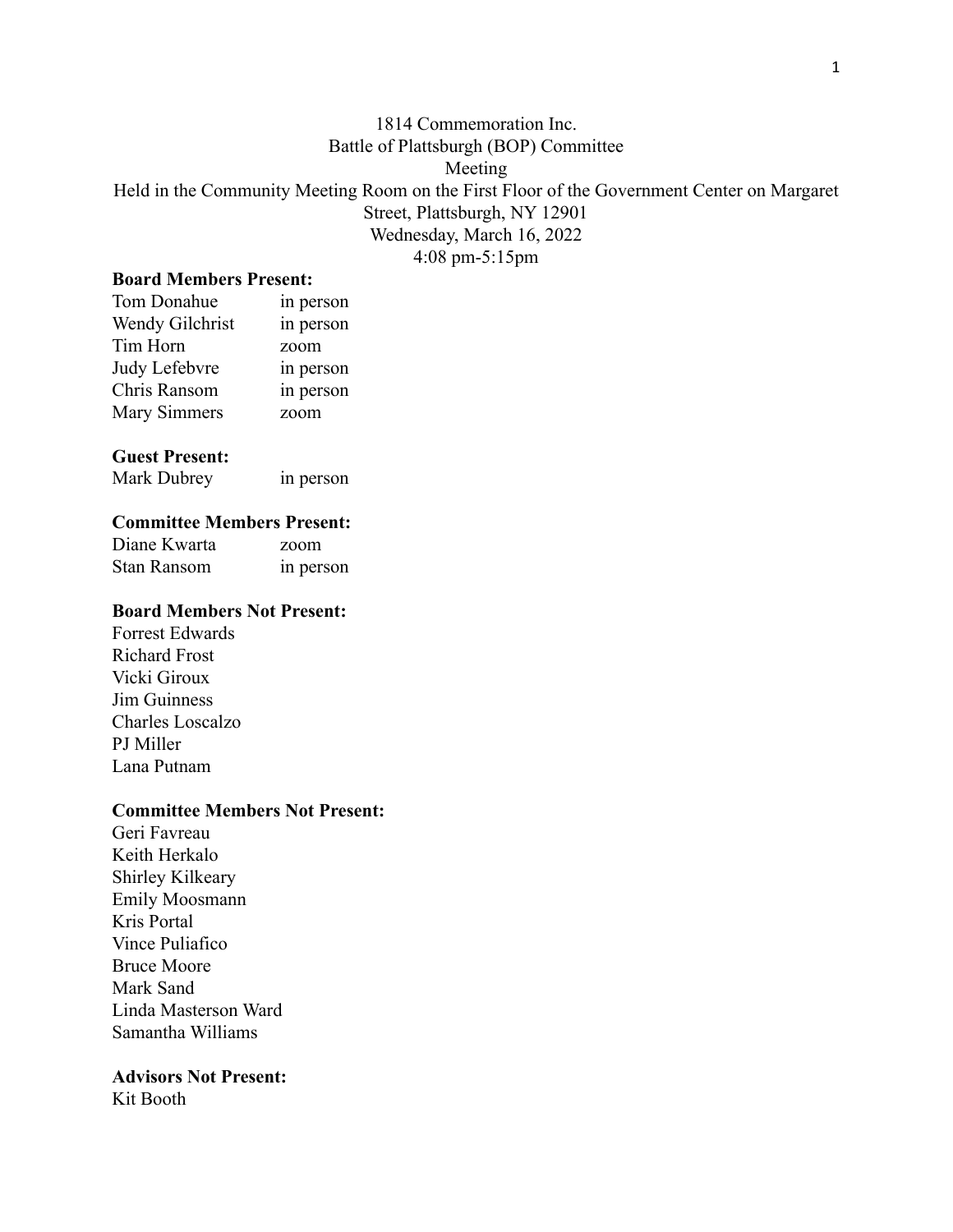Bruce Carlin Craig Russell Gary VanCour

#### **Welcome and Agenda**

President, Tom Donahue called the meeting of the Battle of Plattsburgh to order at 4:08 pm and welcomed and introduced everyone including our guest, Mark Dubrey.

Tom reviewed the purpose of this meeting which is as follows:

Review planned events for 2022 BOP

- events thumbnail based on last year
- new addition to BOP

Additional events

- May 16<sup>th</sup> fundraiser at Texas Roadhouse
- June 18-19 Museum weekend
- Old post Cemetery
- $\bullet$  July  $4^{th}$  City Parade

Review needs leading up to event

- volunteers still needed
- (refer to "Work to be completed Prior to BOP" (handout)

Review needs for event weekend

- Committee member assignments
- refer to "Thumbnail of 2022 BOP Schedule" (handout)verify participants

#### **Texas Roadhouse Fundraiser**

This will be on May 16. Encourage as many as possible to attend.

#### **Museum Weekend**

After discussion we agreed to hold an event on Saturday, June 18 on the "Base" in conjunction with Museum Weekend (June 18 & June 19). Judy will arrange for an Old Post Cemetery event. In addition, we may have Kids Games and a table advertising Battle of Plattsburgh. Judy will let us know when everything is confirmed with the museums. A 50-50 raffle might work well.

#### **July 4th Parade**

The hope is to have a truck or two in the  $4<sup>th</sup>$  of July Parade. Tom is working on having the replica of the Saratoga in the Parade. Maybe we can collaborate with SAR (Sons of the American Revolution)? Anyone who wants to help or be in the Parade on July 4<sup>th</sup> let Tom Donahue know.

#### **Needs Prior to BOP Commemoration & Needs for the BOP Commemoration Weekend**

The documents listing what needs to be done prior to the BOP Commemoration  $\&$  for the Commemoration Weekend were reviewed.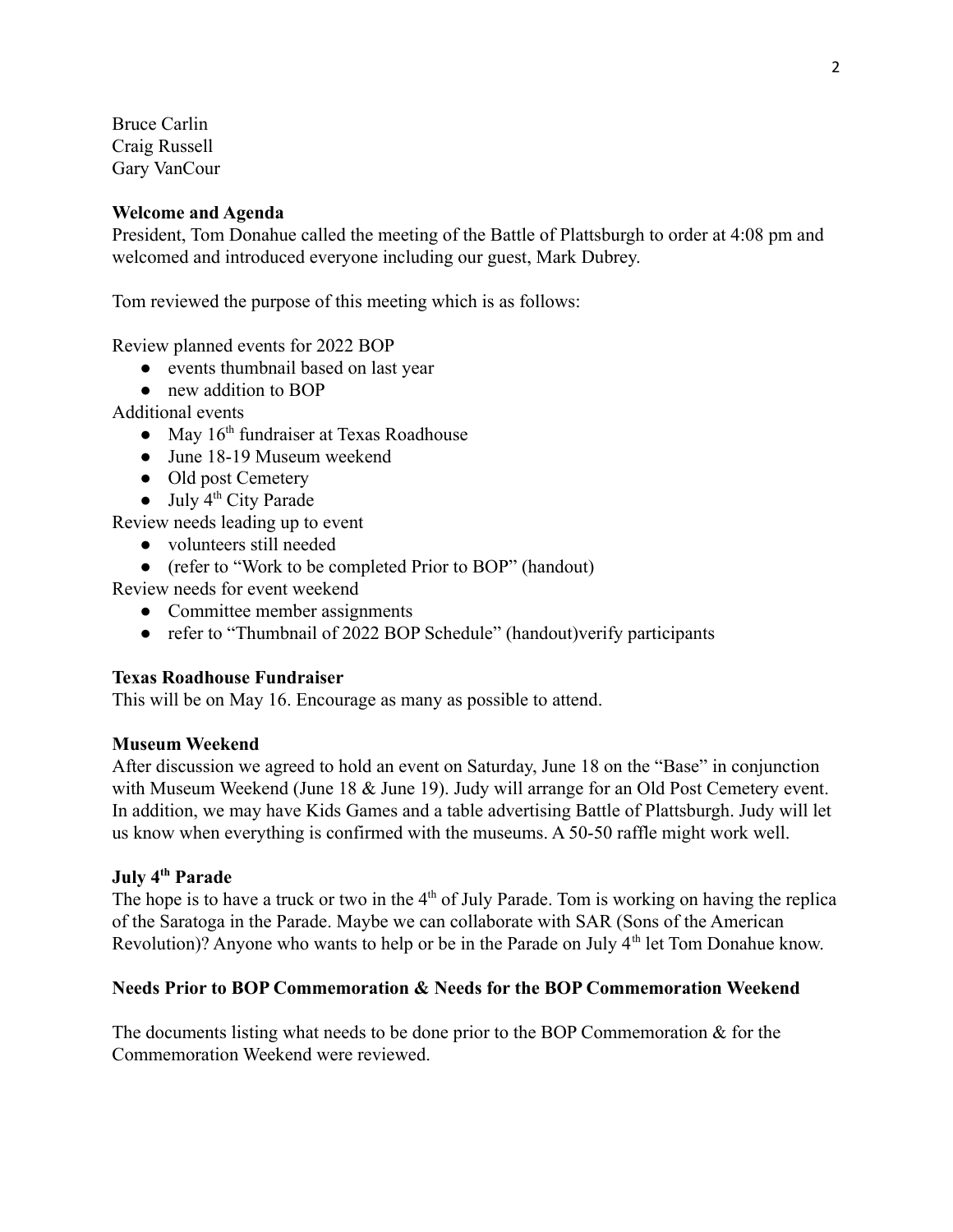## **Music**

Wendy is checking on:

- Baltimore Consort
- Woods Tea Company

Other ideas:

- Bear Tracks
- Celtic group: Glengarry Boys
- Zydeco group
- Glass Onion (popular music)

If events are held inside, a button can be required for entrance.

The Strand is now working with Higher Ground to book events. If Higher Grounds brings a big event to Burlington, we might be able to have in Plattsburgh. Tom will work with Vicki to talk with the Strand about how we might collaborate.

# **Israel's Green Tavern**

One idea is to have in the parking lot (60 feet by 100 feet space) behind Koffee Kate. Could fit have a 40 by 60 tent in the parking lot and decorate as the Tavern. We might find a restaurant to run the Tavern for the weekend. Valcour Brewing and the Oval Brewing on Base might be interested. Mark Dubrey volunteered to check with some downtown businesses. Ideas: Akela's, Irises, The Pepper to see if there is any interest. There could be entertainment such as juggling, music in Trinity Park, etc.

Sunrise Rotary might be interested in taking on another activity?

## **People to get involved:**

It would be great to get Joe Ferris involved in the BOP Commemoration. SUNY Involvement: Charles L is working with SUNY Plattsburgh to increase involvement in BOP.

Retired Teachers: Mary Simmers is hoping to have Tom and Chris give a presentation at the meeting of the Retired Teachers group on April 11 at lunch time at MHAB.

# **I Survived the Climb**

There are 156 Steps in the monument. Advertise taking the challenge to climb the 156 steps. Those who success would get a special button. Contact the American Heart Association for sponsorship. Maybe American Heart Association would provide a \$200. sponsorship to cover the cost of the buttons. Stan will speak with Faith Long for ideas on contacting the American Heart Association. Mark Dubrey belongs to the Adirondack Mountain Club. Maybe the Adirondack Mountain Club would organize the event.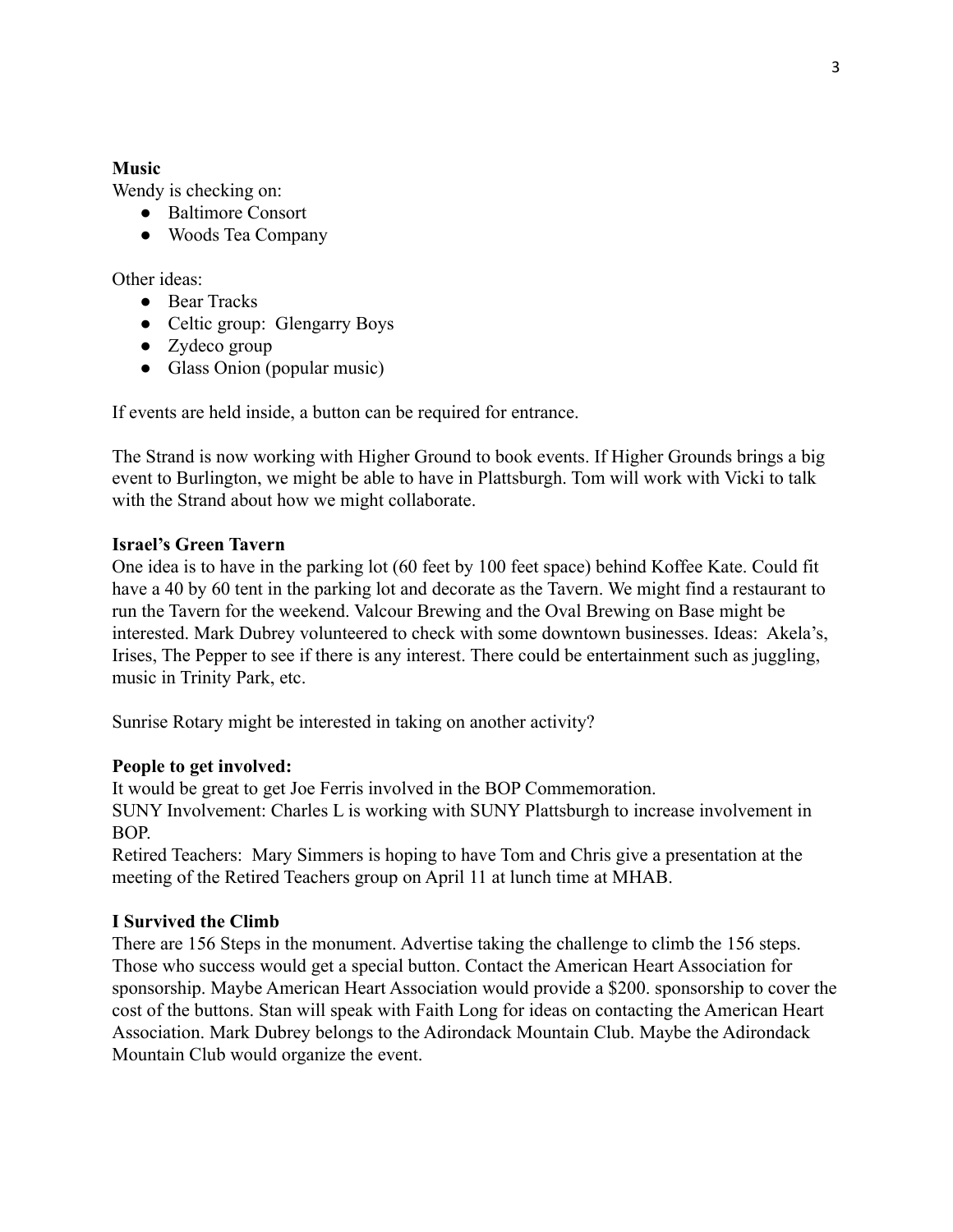Drone recording of inside the Monument could be shown for those who cannot climb the 156 steps. Mark knows someone does drone work. We also have some drone recordings that could be displayed.

# **Mailing**

Mark suggested putting the square code (QR code) on our mailing so people could donate using the QR code. Tom said he would talk with Bruce Carlin to add the QR code to mailings and to the web site. Also talk with Forrest.

# **Raffles**

A 50-50 raffle might be good to have on June 18.

## **Veterans/VFWs, American Legion, DAV**

Judy volunteered to contact the VFWs to find out how will can be involved in the BOP Commemoration.

## **Commemoration Booklet**

Mary S. is working on the Commemoration Booklet. She is looking for a Navy Veteran. Judy L. will check with Scott Johnston and Gary Hamel for Navy contacts for Mary. Mary is in contact with Shelburne Museum about a painting of the Eagle that might be nice on the cover of the booklet.

Mary is in contact with Naval Academy, US Navy Museum in Washington, DC, ....

Mary is obtaining a digital copy of the signals and orders that Macdonough gave to Stowagon.

Mary has permission to use one of the stories in the book on the Eagle.

## **Fire Truck Pull**

Scott Lawliss and Crissy are willing to help with fire truck pull. Mary will follow up to see if they can take on this event.

## **5K Run**

Mary S. is also looking for someone to run the 5K.

#### **Surgeon on the Saratoga**

Tom asked Vince Puliafico (John Adams) to reach out to the family of Dr. Briggs who was the surgeon on the Saratoga. There were related artifacts displayed last year in Maine. We might be able to do a display or talk at BOP.

## **Eliza Moore Tours**

Tim contacted Melissa Bistor-Cross and she is interested in doing tours in 2022. She received \$300. for both tours and Community Bank sponsored her tours.

#### **Commemoration Information Booth**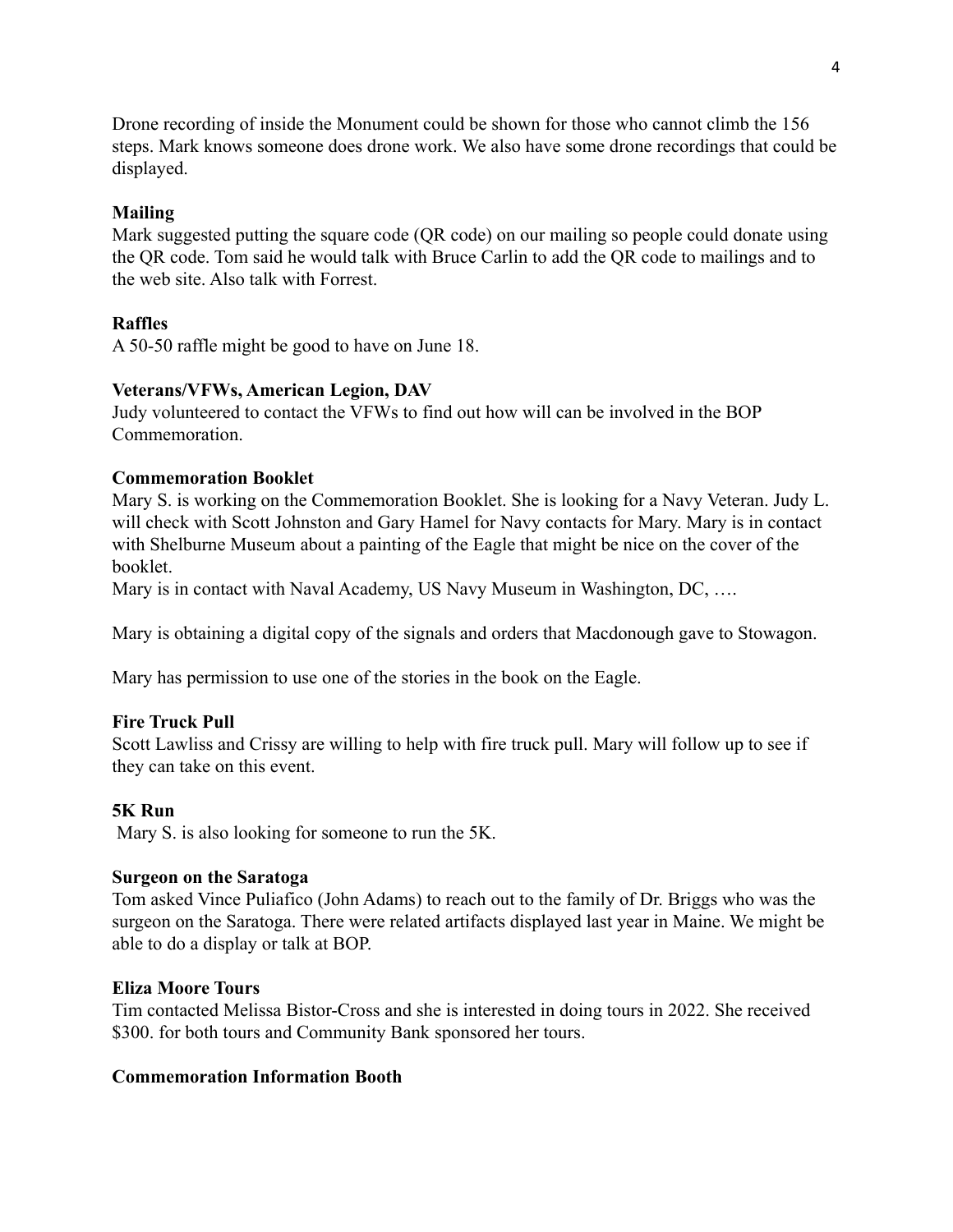There is a need for volunteers to cover the Information Booth all the hours it is open during the BOP Commemoration.

## **Ghost Tours**

Tom has spoken with Matt Boire about including two BOP ghost tours at the BOP Commemoration.

# **Thunderhawk**

Tom will be setting up a meeting with Thunderhawk soon.

# **4H Involvement**

Last year we had Malone 4H children at Children's Village Fair. Chris will contact Kristin Collins first about Plattsburgh 4H and then contact Plattsburgh 4H. Hug a Pony was an idea suggested.

# **Admiral Hiram Paulding**

Stan gave a summary of the life of Admiral Hiram Paulding who played key role in the Battle of Plattsburgh. Stan will be doing a talk on Hiram Paulding for Rich Frost. An invitation could be extended to the family of Hiram Paulding to attend BOP. Mary wants a picture of Hiram Paulding.

## **Tents, Port a Potties**

Ask sponsors to fund the tents, portable toilets, etc. Last year we had to use 3 tent companies. Get a bid for the same thing as last year.

## **Artists' Involvement**

Have a contest for artists to design a poster or something. There would be an entry fee for an artist to enter her or his design. The posters could be sold. Tom will talk with the Strand.

# **Storage at City Public Works**

Tom will follow up with Forrest about insurance coverage for BOP property stored in City Public Works garages.

## **Children's Old Time Village**

Kristin is considering having the Children's Old Time Village one day in 2022.

## **Distribution of Mailings**

Judy made a mailing list with labels for about 500 possible sponsors from last year's sponsors and from the 2022 Chamber Directory. Tom and Chris will review the list. Companies that may provide mailing services include:

- Pennysaver
- Northeast Printing

## **Members**

Mary Simmers will be in Plattsburgh, Tuesday night, March 22, maybe for a week.